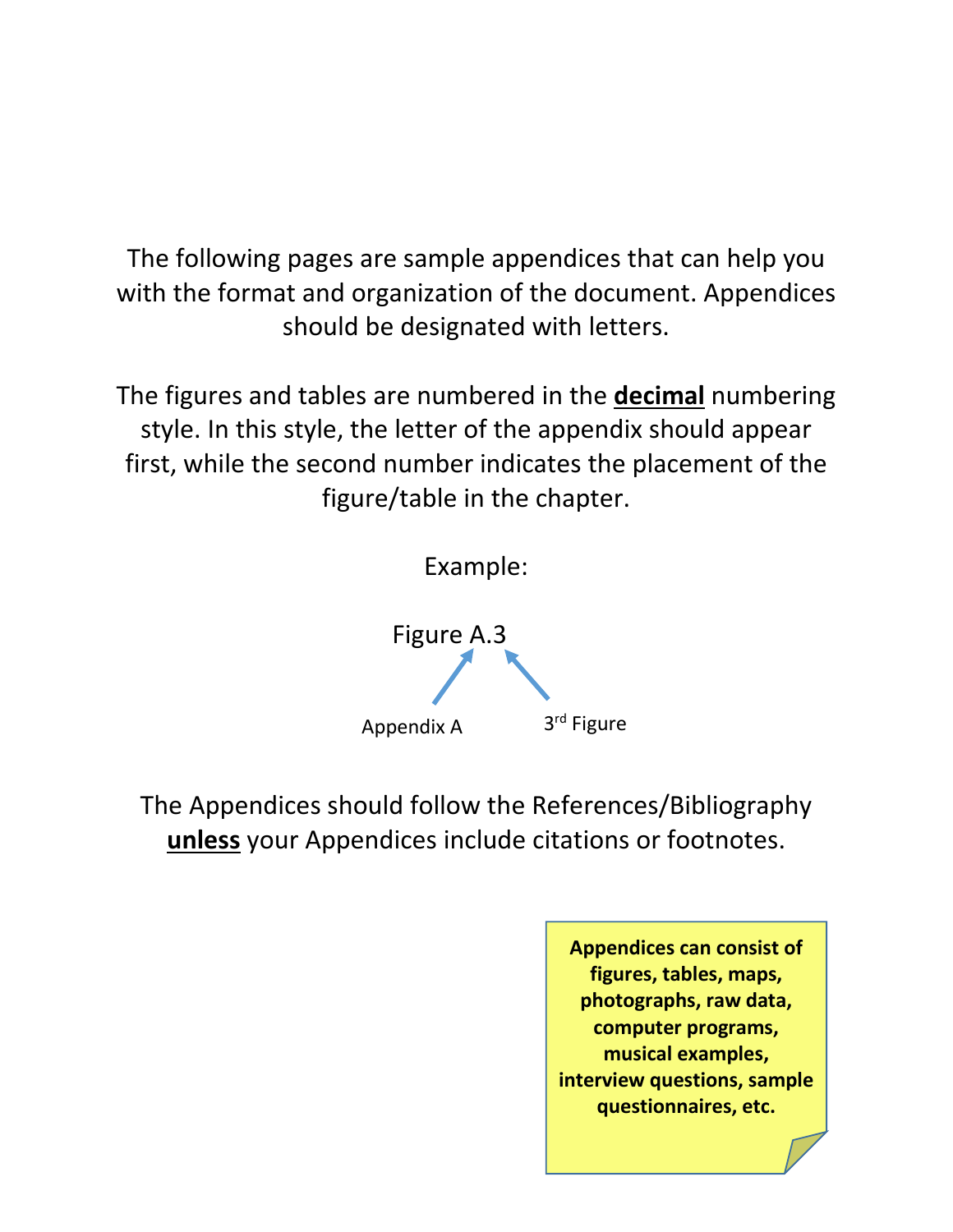## **Optional: Appendices; Decimal numbering style**



figures and tables with the appendix letter



Figure A.2: The exterior of the building studied for this project.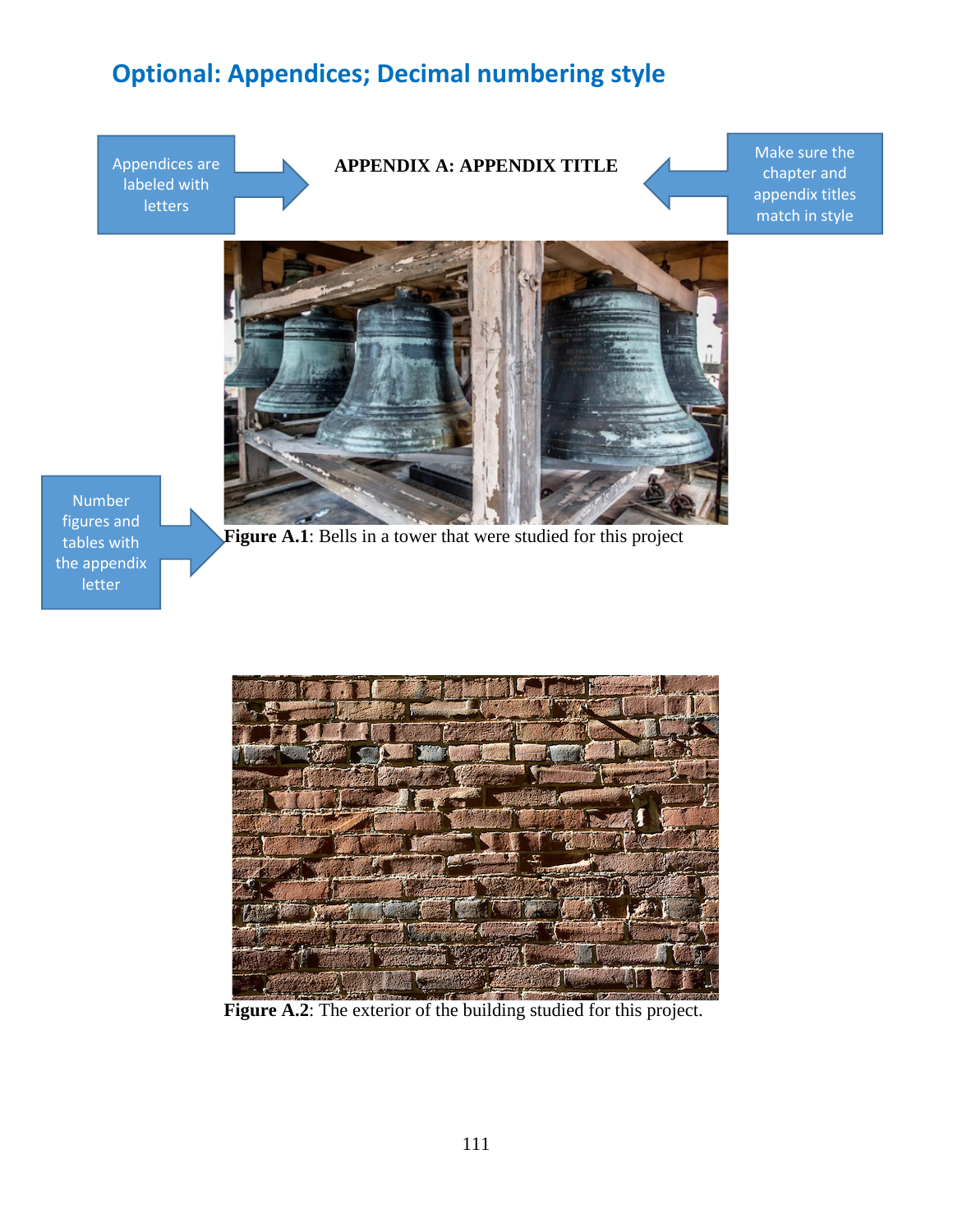## **Optional: Appendices; Decimal numbering style**

**APPENDIX B: IRB LETTER**

**Include a scan of your IRB approval letter on this page.**

**We recommend you include a copy or scan of your IRB approval letter as an appendix.**